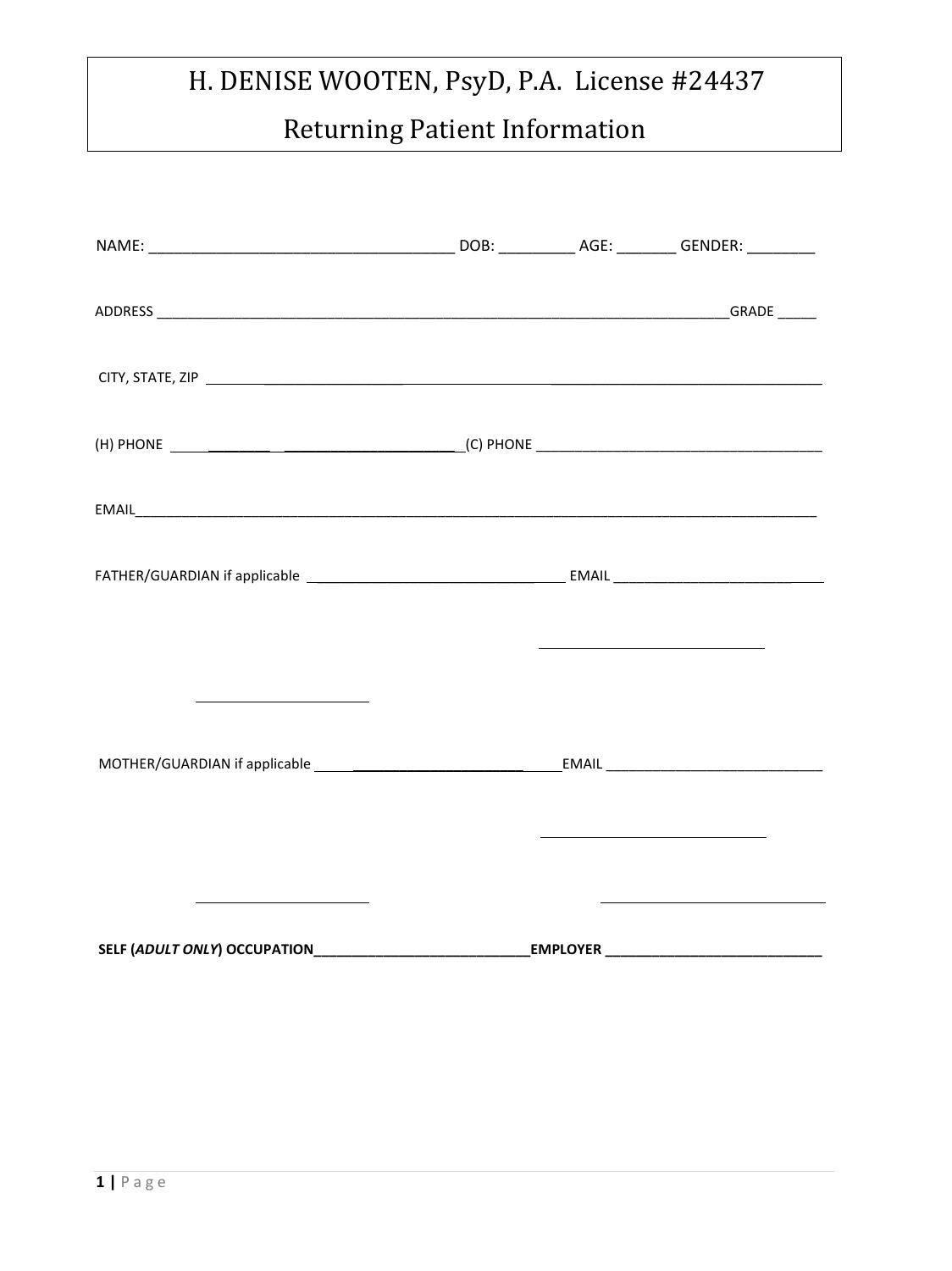Returning Patient Information

### **ACKNOWLEDGEMENTS & CONSENTS**

### **CONSENT FOR TREATMENT OF MINOR/DEPENDENT CHILD**

I certify that I am the father, mother, managing conservator or legal guardian of the named child, and I hereby give my authorization and informed consent for the named child to receive psychological or therapeutic outpatient diagnostic and treatment services from H. Denise Wooten, PsyD. I further certify that I have the legal authority to authorize and consent to this treatment.

Signature & Date

### **CONSENT FOR TREATMENT (Adults, 18 years+ only)**

I have the legal authority to give my authorization and informed consent to receive psychological or therapeutic outpatient diagnostic and treatment services from H. Denise Wooten, PsyD.

Signature & Date

### **CONSENT TO COMMUNICATE WITH OTHER**

If you consent to allow Dr. Wooten to communicate with your physician, other professional or other person regarding your case, please sign below. Your signature will indicate your consent to this communication until you withdraw your consent in writing.

Physician/Professional/Other Name &Telephone Number: \_\_\_\_\_\_\_\_\_\_\_\_\_\_\_\_\_\_\_\_\_\_\_\_\_\_\_

#### **ASSIGNMENT OF BENEFITS IN-NETWORK INSURED: (Insurance Company) \_\_\_\_\_\_\_\_\_\_\_\_\_\_\_\_\_\_**

I hereby assign payment of medical benefits to H. Denise Wooten, PsyD. I also authorize the release of any medical information requested by the above-named insurance company. The assignment will remain in effect until revoked by me in writing (a photocopy of this assignment is to be considered as valid as the original). **I understand that I am financially responsible for all charges whether or not paid by said insurance** except to the extent that a contract between the provider and the insurance company might limit that financial responsibility.

Signature & Date

### **ELECTRONIC COMMUNICATIONS POLICY**

I understand the vulnerabilities of electronic communication and that the office of H. Denise Wooten, PsyD PA does not encourage nor limit the use of electronic communication. This can be a convenient method to correspond with the office, becomes a permanent record of the patient and cannot be guaranteed privacy and confidentiality of HIPPA if I choose this method of communication.

#### **ACKNOWLEDGMENT OF OFFICE POLICIES**

**OUT OF NETWORK, SELF PAY RATE: \$175/UNIT. I ACKNOWLEDGE THIS RATE. \_\_\_\_\_\_\_\_\_\_ INITIALS** 

**I HAVE READ THE OFFICE POLICIES AND AGREE WITH THE OFFICE POLICIES. THE POLICIES INITIALS** 

Signature & Date

Signature & Date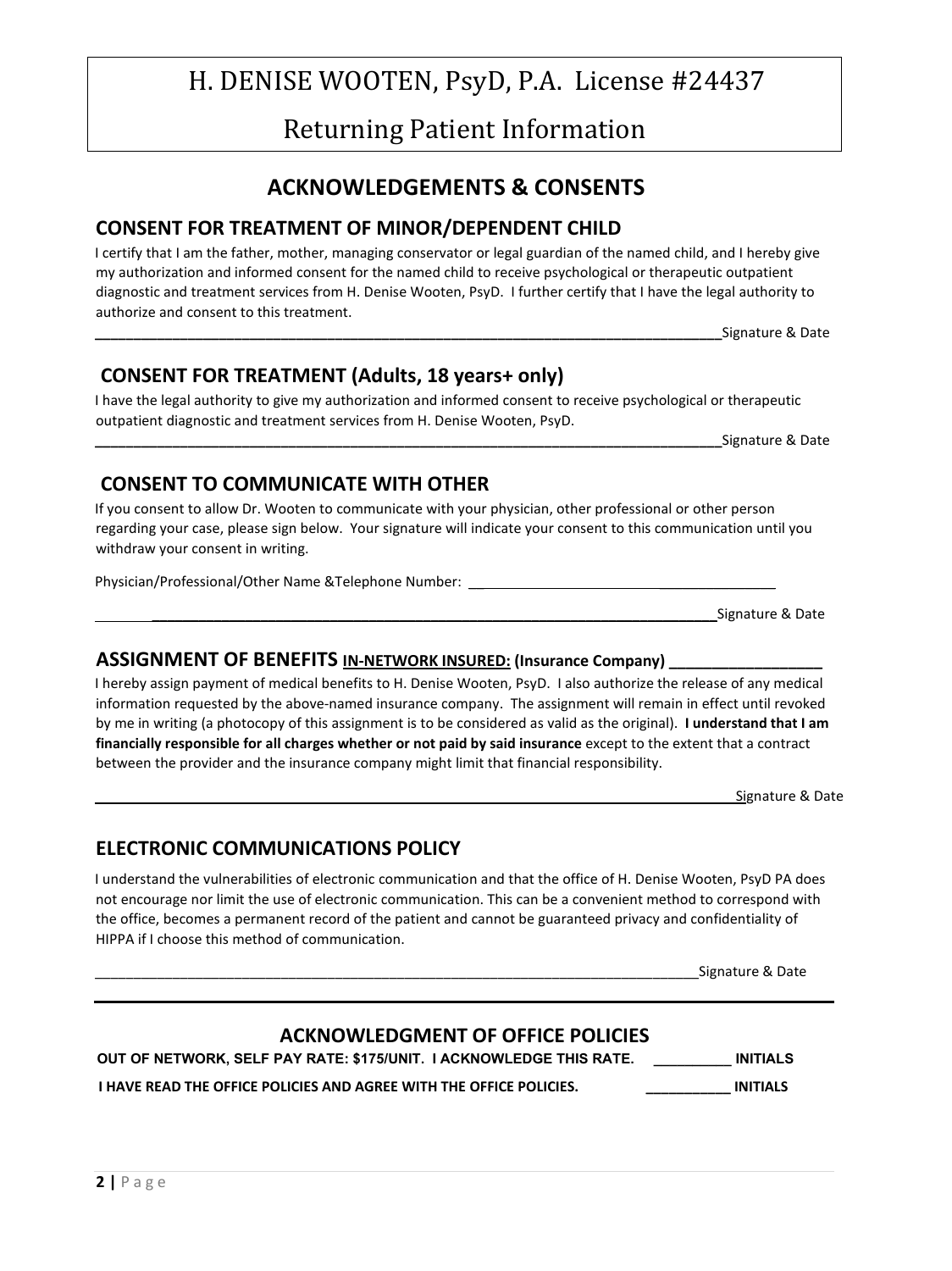### Returning Patient Information

#### **HIPPA, OFFICE SERVICES AND POLICIES AGREEMENT (Revised 12-1-2021)**

This document contains important information about my professional services and business policies. It also contains summary information about the Health Insurance Portability and Accountability Act (HIPAA). The law requires that I obtain your signature acknowledging that I have provided you with this information. Please read it carefully before signing. You may revoke this right in writing at any time.

#### **LIMITS ON CONFIDENTIALITY**

The law protects the privacy of all communications between a patient and a psychologist. In most situations, I can only release information about your treatment to others if you sign a written Authorization form that meets certain legal requirements imposed by HIPAA. There are other situations that require only that you provide written, advance consent. Your signature on this Agreement provides consent for those activities, as follows:

- Consultation with a referring health or mental health professionals about a case.
- Disclosures required by health insurers or to collect overdue fees
- If you are involved in a court proceeding and a request is made for information concerning your diagnosis and treatment, such information is protected by the psychologist-patient privilege law.
- If a government agency is requesting the information for health oversight.
- If a patient files a complaint or lawsuit against me, I may disclose relevant information regarding that patient in order to defend myself.
- If a patient files a worker's compensation claim, I must, upon appropriate request, provide records relating to treatment or hospitalization for which compensation is being sought.
- If I have cause to believe that a child under 18 has been or may be abused or neglected (including physical injury, substantial threat of harm, mental or emotional injury, or any kind of sexual contact or conduct), or that a child is a victim of a sexual offense, or that an elderly or disabled person is in a state of abuse, neglect or exploitation.
- If I determine that there is a probability that the patient will inflict imminent physical injury on another, or that the patient will inflict imminent physical, mental or emotional harm upon him/herself, or others.
- If you elect to communicate with me by email, please be aware that email is not completely confidential. My email is managed by my practice manager. All emails are retained in the logs of your and my internet service provider. Under normal circumstances, no one looks at these logs. They are, in theory, available to be read by the system administrator of the internet service provider. Any email sent/received will be kept in your treatment record.
- Regarding social media, if you should find my listing or any reference to my practice on any social media or marketing sites, please know that my listing is NOT a request for a testimonial, rating or endorsement from you as my client. Of course, you have a right to express yourself on any site you wish, but due to confidentiality, I cannot respond to any review on any site whether it is positive or negative. Please know that I take my commitment to confidentiality to you seriously. I do not engage on social networking sites.

#### **PROFESSIONAL RECORDS**

You should be aware that, pursuant to HIPAA, I keep Protected Health Information about you in a professional record I keep very brief records, noting only that you have been here, what interventions happened in session and the topics we discussed. We have transitioned to electronically stored records and administration processes using the professional tool, [www.Therapyappointment.com.](http://www.therapyappointment.com/) 

#### **PATIENT RIGHTS**

HIPAA provides you with several new or expanded rights regarding your Clinical Record and disclosures of protected health information. These rights include requesting that I amend your record; requesting restrictions on what information from your Clinical Record is disclosed to others; requesting an accounting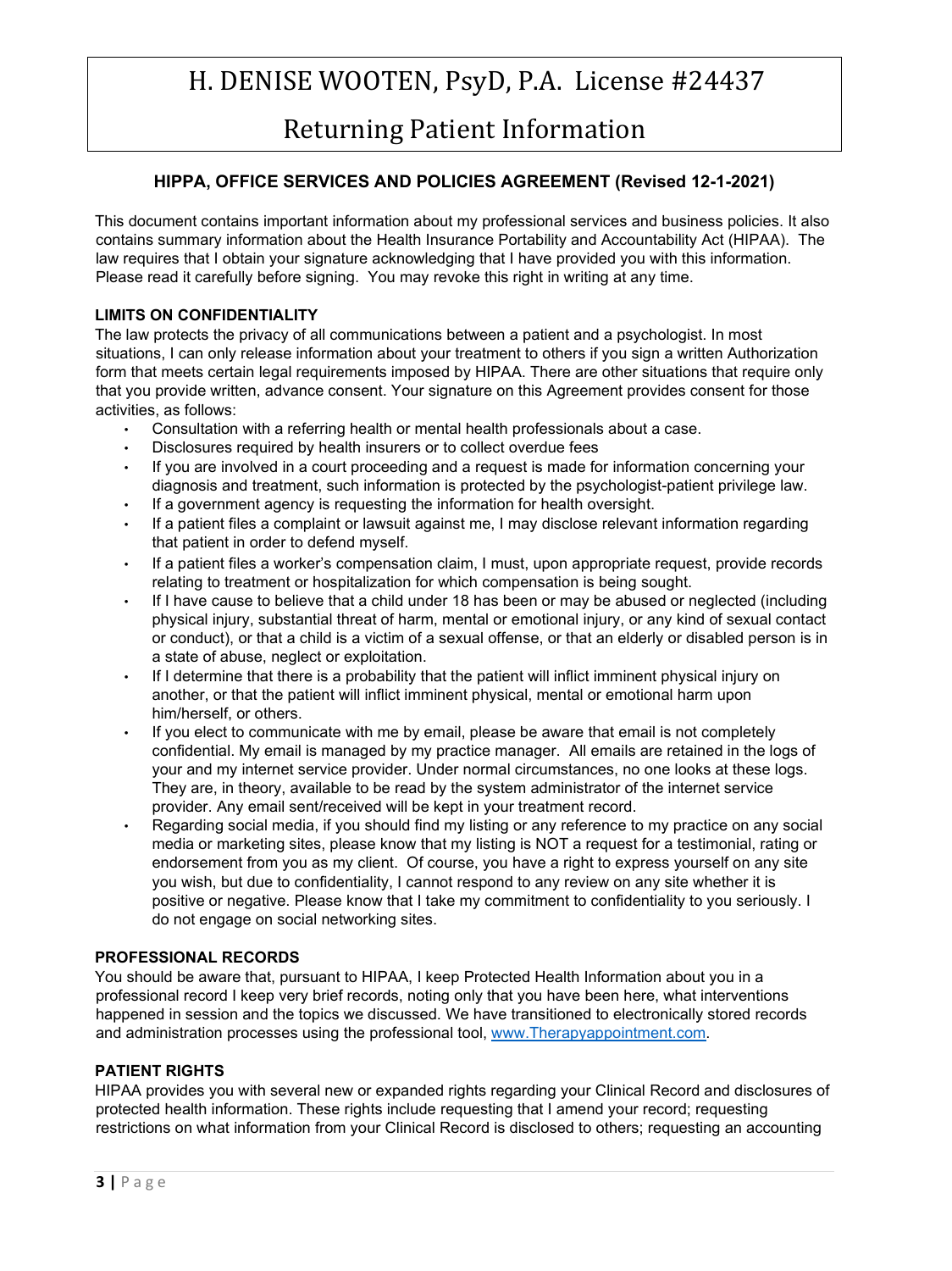Returning Patient Information

of most disclosures of protected health information that you have neither consented to nor authorized; determining the location to which protected information disclosures are sent; having any complaints you make about my policies and procedures recorded in your records; and the right to a paper copy of this Agreement and my privacy policies and procedures.

#### **MINORS & PARENTS**

Patients under 18 years of age who are not emancipated, and their parents, should be aware that the law may allow parents to examine their child's treatment records. However, if the treatment is for suicide prevention, chemical addiction or dependency, or sexual, physical or emotional abuse, the law provides that parents may not access their child's records. For children between 16 and 18, because privacy in psychotherapy is often crucial to successful progress, particularly with teenagers, I may request an agreement from the patient and his/her parents that the parents' consent to give up their access to their child's records. If they agree, during treatment, I will provide them only with general information about the progress of the child's treatment, and his/her attendance at scheduled sessions. Any other communication will require the child's authorization, unless I feel that the child is in danger or is a danger to someone else, in which case, I will notify the parents of my concern. Before giving parents any information, I will discuss the matter with the child, if possible, and do my best to handle any objections he/she may have.

#### **PSYCHOLOGICAL SERVICES**

Services include psychological evaluations and/or cognitive-behavioral therapy for children, adolescents and adults. Therapy is a joint effort between the therapist and patient. Progress depends on many factors including motivation, effort, and other life circumstances such as interactions with family, friends, and other associates. Therapy often leads to better relationships, solutions to specific problems, and significant reductions in feelings of distress. On the other hand, there are potential negative effects, which include, but are not limited to, increased stress in relationships and increased emotional distress. Implications or potential negative effects of a particular therapeutic technique may be discussed at any time with your therapist.

#### **LIMITATIONS OF SERVICES**

I am unable to practice psychology across state lines, such as e-therapy, in accordance to my licensure in the state of Texas. If you or a loved one is in need of mental health care and are outside the borders of Texas, please contact a professional in the area to get the help needed.

There is no substitute for in-person connection during psychotherapy. Therefore, I respectfully ask that you do not request phone conferences but do your best to schedule an in-office appointment. If you need me to participate in a meeting with school administration, please coordinate with my office for an appointment.

My website includes a Resources page. Please refrain from using this as self-help therapy, diagnosis and/or treatment. It is provided as supplemental support and references.

#### **APPOINTMENTS**

If there is need to cancel or reschedule this appointment, I respectfully request **a minimum of 24 hours advance notification** to reallocate my time as deemed necessary. My voicemail system has a time and date stamp to record this notification. An infraction of this policy will result in a fee payable by the client prior to any future scheduled appointments.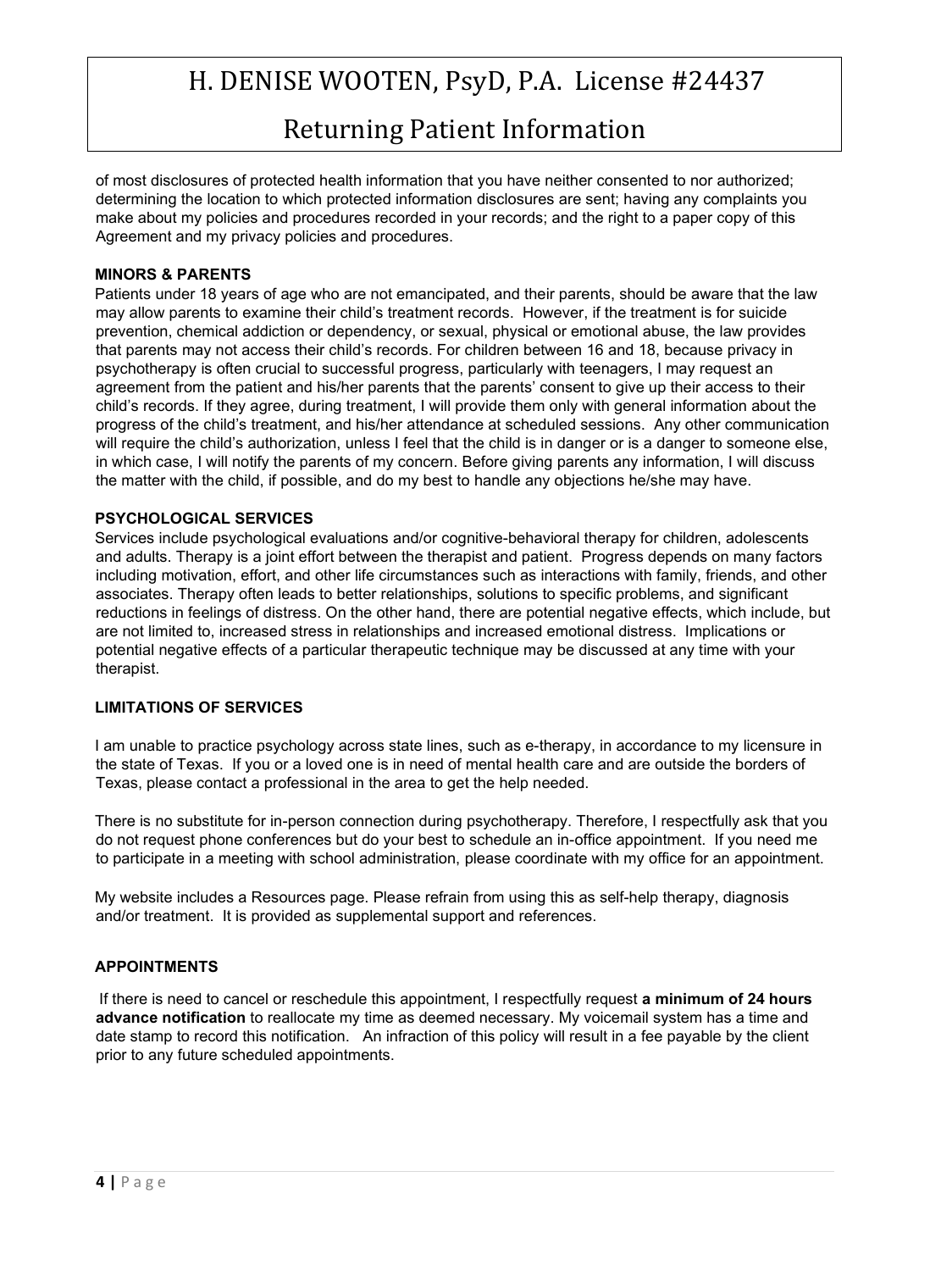### Returning Patient Information

#### **IN-PERSON and TELETHERAPY PSYCHOLOGICAL SERVICES**

Use of telecommunications technology reduces the need for persons to come into close contact with each other or to be in areas where exposure to COVID-19 may occur. However, teletherapy services may not always be adequate. In-person services are appropriate for the following reason(s):

- Initial consultation.
- Evaluation will require the administration of assessments which are not available nor can be administered remotely and the collection of data must be in person.
- There is not adequate technology or network services to participate in teletherapy.
- Psychologist-Patient mutual agreement for in-person therapy services.

In-person services are based on current conditions and guidelines. It is possible that a change to remote services will be necessary at some point based on consideration of health and safety issues, which will be communicated to you based on a careful weighing of the risks and applicable regulations. It is also important to consider that, although insurance reimbursement for teletherapy services may have been mandated during the COVID-19 pandemic, such mandates may no longer be in effect, and teletherapy may no longer be reimbursed by your insurance company.

In order for me to provide you with in-person services, the following protocols must be followed by patients/clients and providers: **[\(https://www.cdc.gov/coronavirus/2019-ncov/index.html\)](https://www.cdc.gov/coronavirus/2019-ncov/index.html)**

- Social distancing requirements must be met, meaning that you must maintain a six-foot distance from others while in offices, our shared lobby space and other areas. Patients/Clients may wait in their vehicles until notified by my staff to enter into my office.
- Patients/clients and providers will be required to wear face coverings or masks while in the office. If you do not have a face covering, one will be provided to you.
- Hand sanitizer will be provided at the office entrance and must be used upon entering the office spaces.
- There will be no physical contact with others in the office. Only necessary exchange of documents will occur in order to meet the needs of the evaluation process (intake paperwork, exchange of assessment materials, etc.). Any receipts, financial statements, reports or original documents will be emailed or mailed as needed.
- You agree not to present for in-person services if you have a fever, shortness of breath, coughing, or any other symptoms associated with COVID-19 or if you have been exposed to another person who is showing signs of infection or has confirmed COVID-19 within the past two weeks. You agree to notify my office of cancellation of appointment as soon as possible to avoid late cancellation/no show fees. **If you are bringing a child or other dependent in for services, you agree to ensure that both you and your child/dependent follow all of these protocols.**

As COVID-19 regulations continue to evolve, I may become legally required at some point to disclose that you and I have been in contact, especially if either of us were to test positive or show signs of COVID-19 infection. If I am legally compelled to disclose information, I will inform you and will only provide the minimum necessary information (e.g., your name and the dates of our contact) required by law.

Despite our careful attention to sanitization, social distancing, and other protocols, there is still a chance that you will be exposed to COVID-19 in our office. If, at any point, you prefer to stop in-person services or to consider transitioning to remote services, please let me know.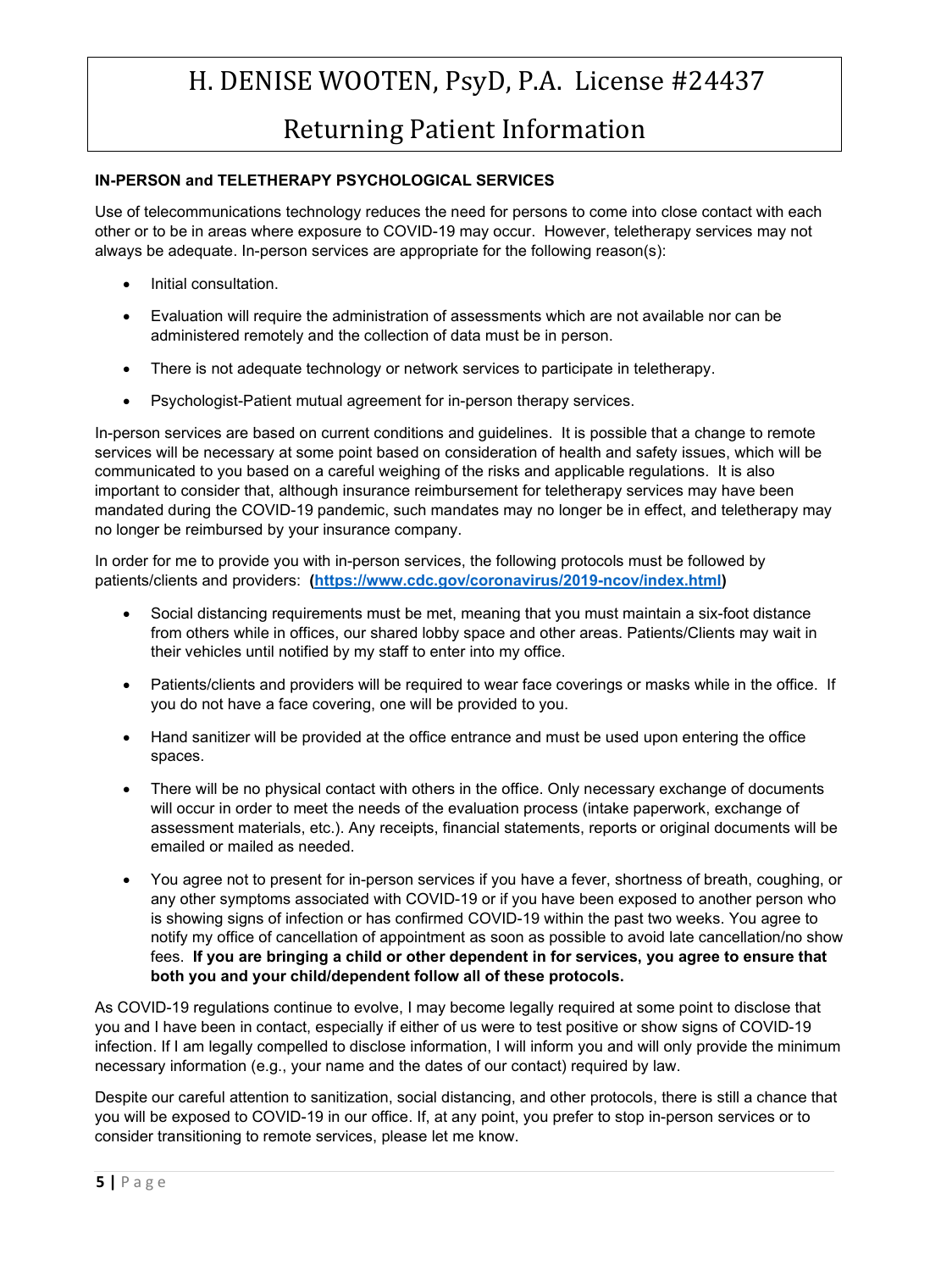### Returning Patient Information

#### **FEE SCHEDULE**

**\$175** Therapy and assessment are based on a 60 minute session, depending on the Insurance plan. For in-network, we bill the insurance company.

- **TBD** Scheduled Psychological testing, scoring time, interpretation of tests and report preparation. (Varies: 6-14 units) For each hour of scheduled face-to-face time, one hour is billed for scoring and interpretation plus one hour for summary report preparation. Exceptions may occur based on the complexity of the evaluation. A pre-quote of these costs is reviewed prior to testing.
- **\$80** Fee for non-covered materials and testing protocols deemed necessary to the diagnostic evaluation process
- **\$50** Fee for letters, preauthorization request forms, form preparations, patient record copies, and reports prepared outside of scheduled appointments. This time allocation is not reimbursable by insurance plans.
- **\$30** Returned checks are subject to a \$30 fee.
- **\$100 Fail to Show Fee** payable by the client. Each scheduled appointment time is appropriated to only one client; therefore, courtesy for my professional time and other clients is expected and appreciated. Fee will be automatically applied to the patient's account and no future appointments will be permitted until account has been satisfied**. If testing appointment is affected, fee will be \$200.**
- **\$75 Late Cancellation Fee** within 24 hours of appointment, payable by the client. This fee is automatically applied to the client's account at the time of the missed appointment.

**Any forgiveness of this policy is based on truly unavoidable issues, at the discretion of Dr. Wooten**.

#### **BILLING, PAYMENTS, AND INSURANCE REIMBURSEMENT**

Payments for each session are paid at the time of visit. We use Cayan merchant services to process payments made by credit/debit card, and for your convenience, we offer to keep the card number on record if you allow.

Assignment of insurance benefits accepted from: Blue Cross/Blue Shield PPO and Aetna PPO products. If I am an in-network provider, I will file insurance claims electronically via [TherapyAppointment](http://www.officeally.com/) [C](http://www.officeally.com/)laim System with your insurance carrier. A courtesy check of benefits is done before you come to first appointment. If the quote provided before services is contradictory to the claims processing, you will be responsible for the charges for services rendered. If considered an out-of-network provider, I will give you the necessary information to submit for any out-of-network benefits.

**Collection policy: If your account has not been paid for more than 60 days, we will debit the card on file to resolve the outstanding balance on your account. As a last resort, we may need to involve a collection agency, which may require me to disclose otherwise confidential information. In most collection situations, the only information I release regarding a patient's treatment is his/her name, the nature of services provided, and the amount due.** 

*Please print an additional copy for your records.*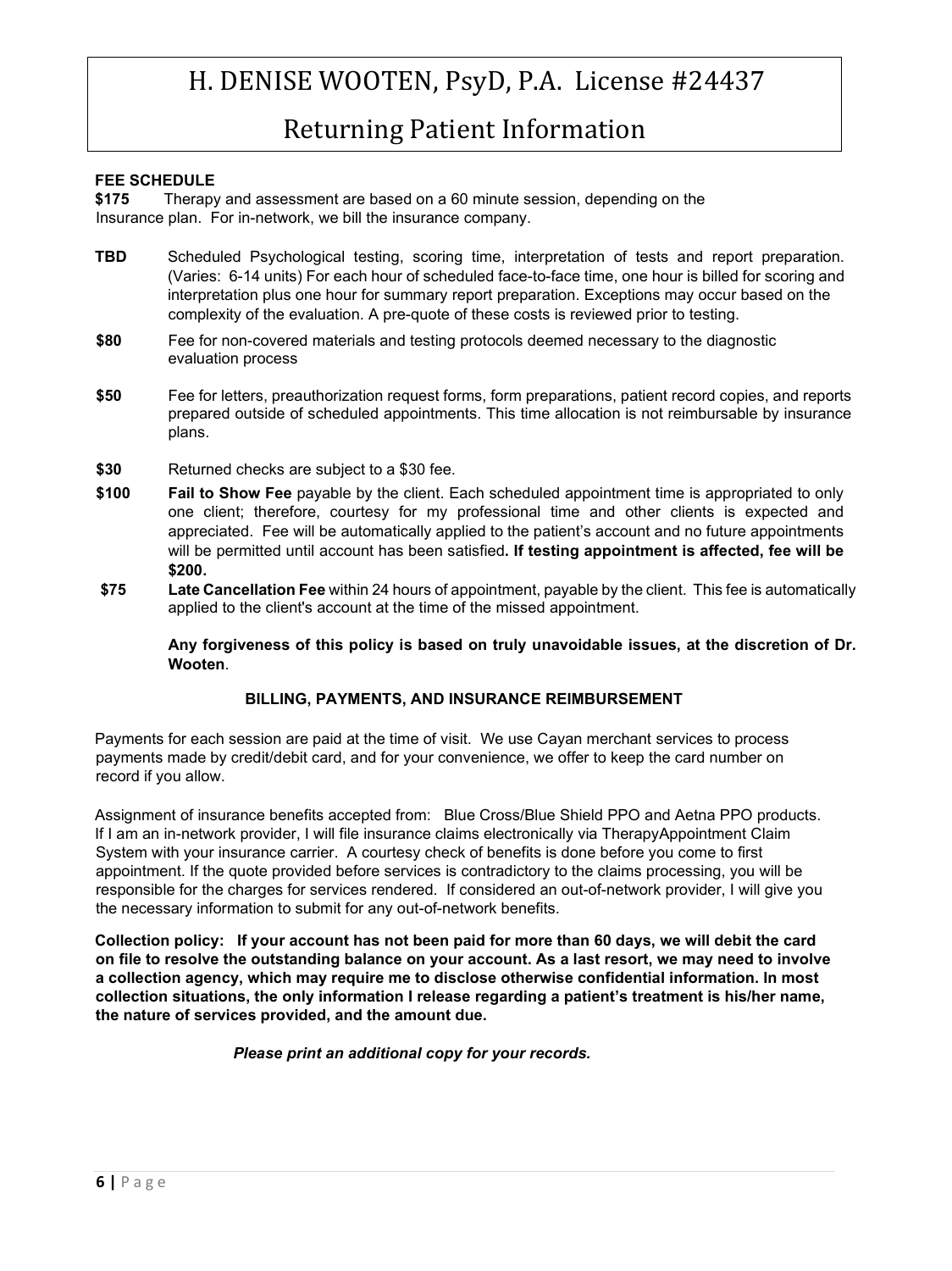Returning Patient Information

# **CHILD AND FAMILY UPDATE**

INSTRUCTIONS: Please complete the following information about your child and family. If any questions do not apply to your child, simply write "DNA" (does not apply) in the space provided or leave the space blank. It is best if this form is completed by all parents or primary caretakers. This information will be helpful to your child's doctor or other professional to better understand your child and your family.

# **I. DESCRIBE WHAT PROMPTED YOUR CONTACT**

## **II. BEHAVIORAL CHANGES TO REPORT**

Check the items that describe your child:

| Always on the go, has difficulty staying                                       | Slow to walk.        |                                            |
|--------------------------------------------------------------------------------|----------------------|--------------------------------------------|
| seated at school, church, meals, etc.                                          |                      |                                            |
| Often doesn't seem to listen.                                                  | Delayed development. |                                            |
| Hard to discipline.                                                            |                      | Explosive temper, tantrums.                |
| Argues excessively.                                                            |                      | Destructive (breaks toys, furniture, etc.) |
| Socially withdrawn (prefers to be alone)                                       |                      | Fights (adults or children).               |
| Doesn't like self.                                                             |                      | Overly sensitive/fearful.                  |
| Has run away.                                                                  |                      | Seems unhappy/depressed.                   |
| Has breath-holding spells.                                                     |                      | Overly dependent on parents or others.     |
| Has difficulty keeping his/her attention                                       | Lies excessively.    |                                            |
| (Concentration) on tasks at school or home.                                    |                      |                                            |
| School reports child often disrupts class,<br>speaks or acts without thinking. | Stealing.            |                                            |
| Speech unclear.                                                                |                      | Fire-setting or playful with matches.      |
| Not talking.                                                                   | circle which).       | History of physical/sexual abuse (if yes,  |
| Other:                                                                         |                      |                                            |
|                                                                                |                      |                                            |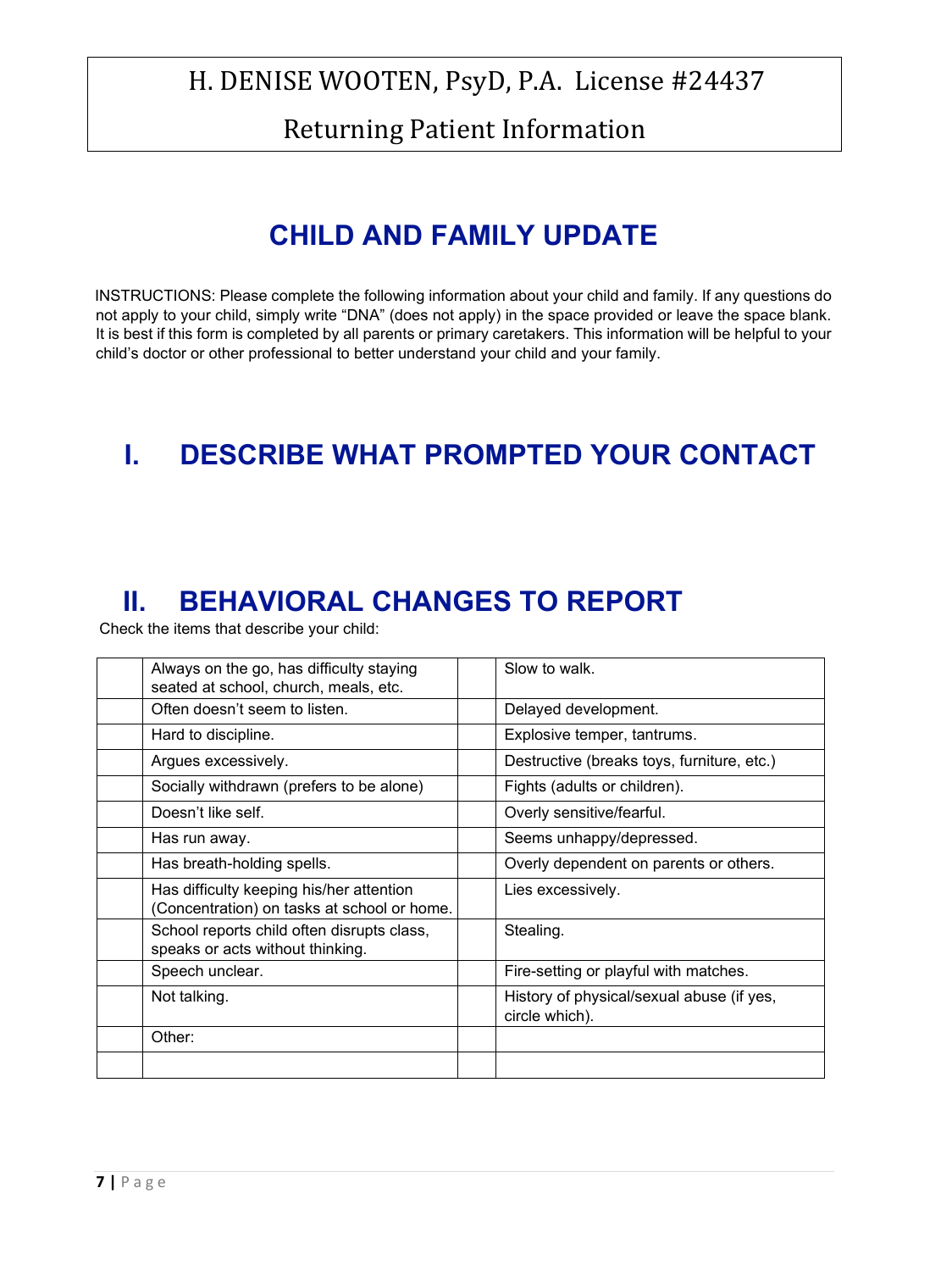Returning Patient Information

### **Developmental – Social - Self Help** (indicate approximate age for following)

Has the child had any of the following?

|                                                                                                                                                                              | NO. | <b>YES</b> | <b>CURRENTLY?</b> |
|------------------------------------------------------------------------------------------------------------------------------------------------------------------------------|-----|------------|-------------------|
| <b>Convulsions or Seizures</b>                                                                                                                                               |     |            |                   |
| <b>Vision Problems</b>                                                                                                                                                       |     |            |                   |
| Frequent ear infections                                                                                                                                                      |     |            |                   |
| Ear tubes                                                                                                                                                                    |     |            |                   |
| Allergies (if yes, specify):                                                                                                                                                 |     |            |                   |
| Any regularly used medications and/or psychotropic, stimulants,<br>ADHD, mood or anxiety medications, including OTC (if yes,<br>specify and use additional paper if needed): |     |            |                   |
| Any unusual reaction or behavior after taking medicine or certain<br>foods (if yes, specify):                                                                                |     |            |                   |
| Was child ever hospitalized overnight?                                                                                                                                       |     |            |                   |
| Concussions or head injuries                                                                                                                                                 |     |            |                   |

### **III. FAMILY CHANGES TO REPORT**

Have there been any changes in the family dynamic since your last visit to my office? (Briefly describe)

| Mother: divorce and/or remarriage: YES NO If so, when?<br>divorce and/or remarriage: YES NO If so, when?                  |              |            |                                 | Father: |
|---------------------------------------------------------------------------------------------------------------------------|--------------|------------|---------------------------------|---------|
| Do parents/stepparents agree on discipline?<br>Is discipline consistent?<br>Has there been any sleep disruption recently? | YES.<br>YES. | NO.<br>NO. | YES NO If YES, please describe: |         |

Has there been any disruption in household recently? If YES, please describe: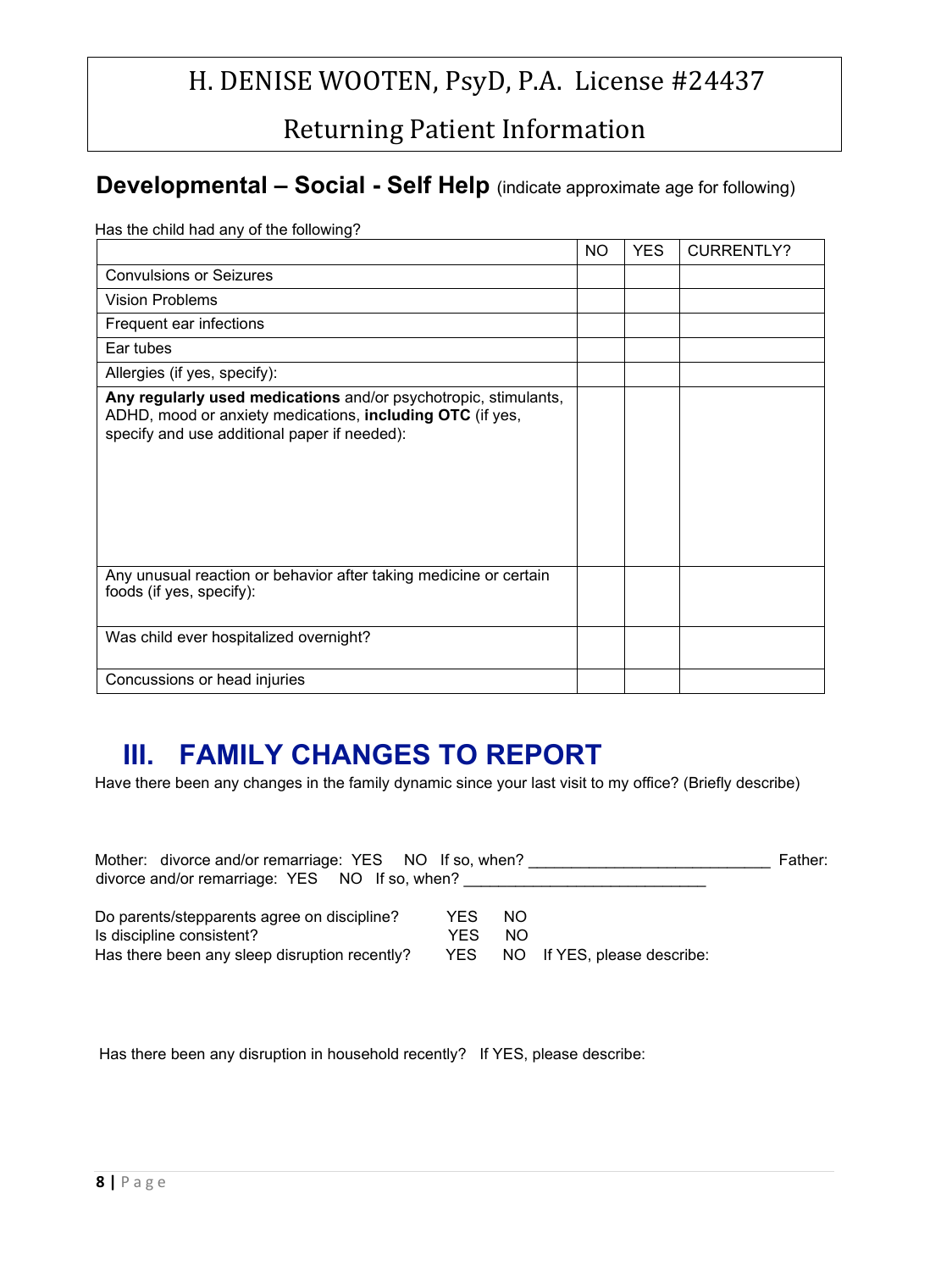# H. DENISE WOOTEN, PsyD, P.A. License #24437 Returning Patient Information

## **IV. SCHOOL UPDATE TO REPORT**

| Has the child changed schools? YES NO If yes, what were the circumstances of the change?                                                 |
|------------------------------------------------------------------------------------------------------------------------------------------|
|                                                                                                                                          |
| Has your child needed to repeat a grade level? YES NO If yes, when:                                                                      |
| In general, describe your child's performance since your last visit:                                                                     |
|                                                                                                                                          |
| List any outstanding strengths or problems.                                                                                              |
|                                                                                                                                          |
| Has your child ever received special education services? If so, what grades?                                                             |
|                                                                                                                                          |
|                                                                                                                                          |
| Does your child currently have an IEP from his/her school? YES NO                                                                        |
|                                                                                                                                          |
|                                                                                                                                          |
| Does your child currently have a 504 Plan at school?<br><b>YES</b><br>NO                                                                 |
|                                                                                                                                          |
| If applicable, describe the main focus of your child's IEP or 504 Plan and note any accommodations your<br>child is currently receiving. |

Describe any problems your child may have in school with learning:

Describe any problems your child may have with homework (e.g. forgets, does not return it to school, etc.)